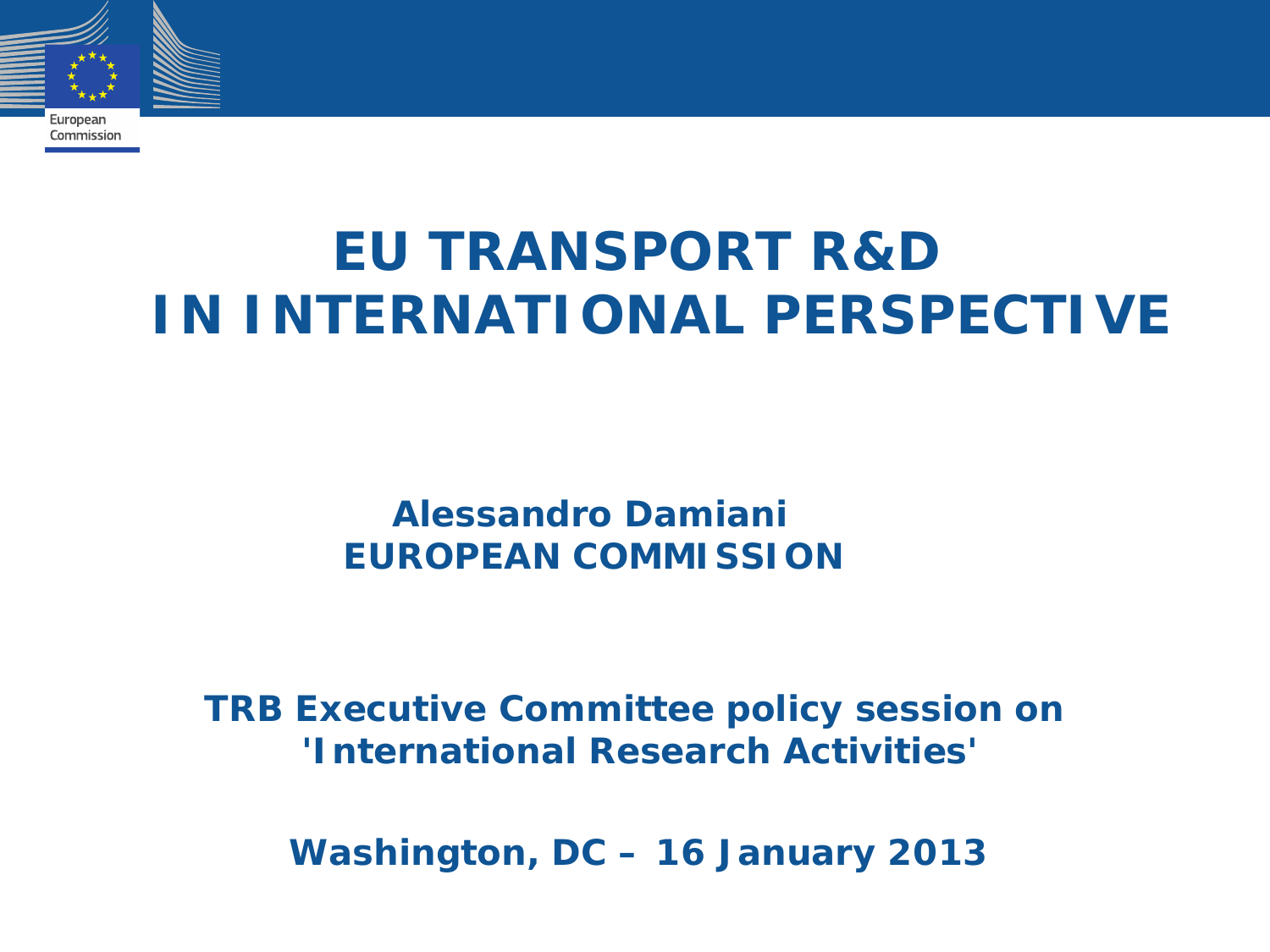

# **TRANSPORT R&D A GROWING PROGRAMME**

 **FP7 2007-2013**

### **H2020 2014-2020**



# **8%**

 **of total FP7**

**1000 M €/year (proposed)**

 **9% of total H2020**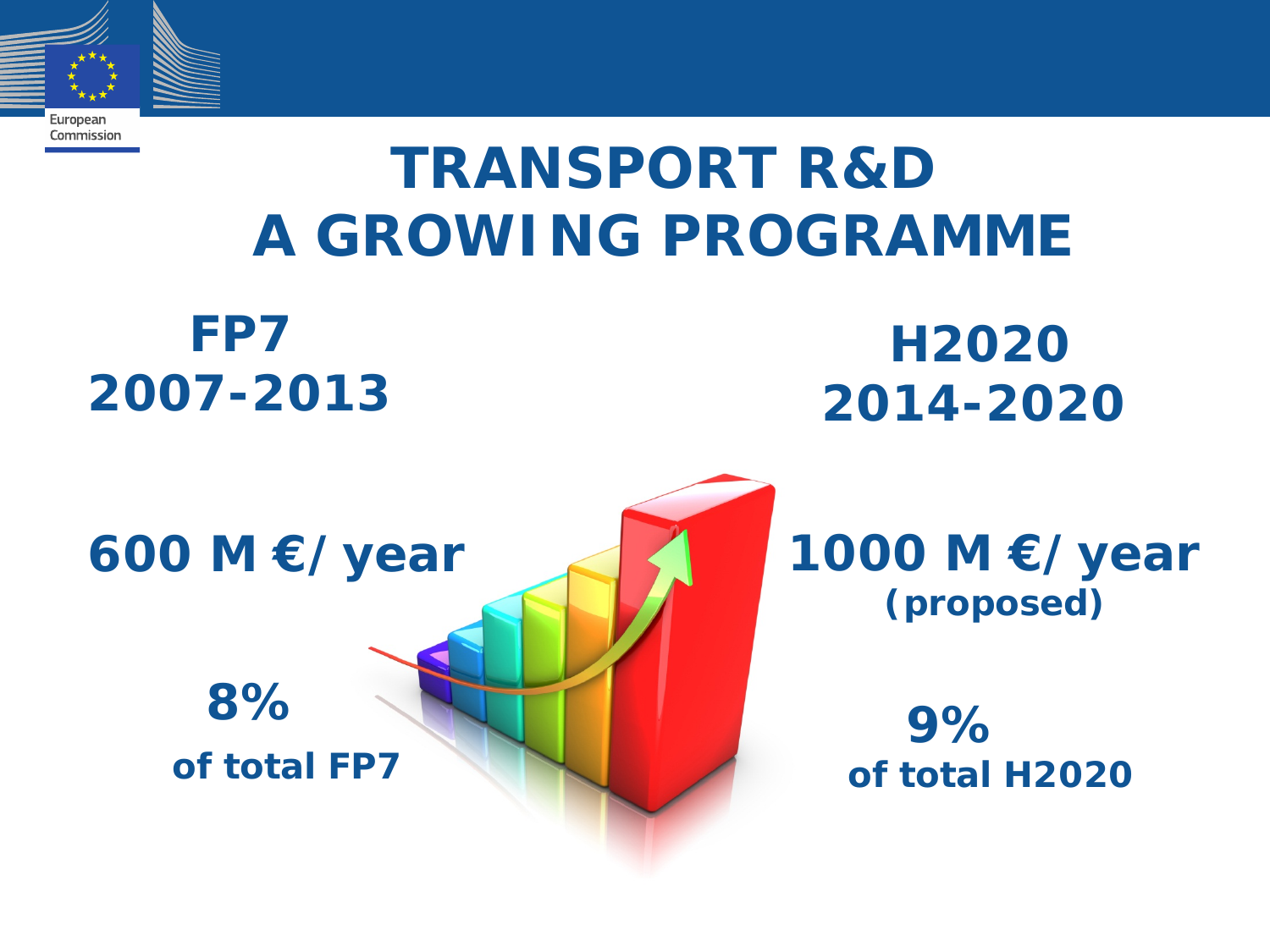

#### Commission

# **THE PROGRAMME IN FIGURES**

- **n° of projects funded/year: ≈ 80**
- **success rate: 1 in 5**
- **n° of partners/project: 13**
- **funding/project: 3.5 M€**
- **duration/project: 3 years**
- **n° of countries involved: 64**

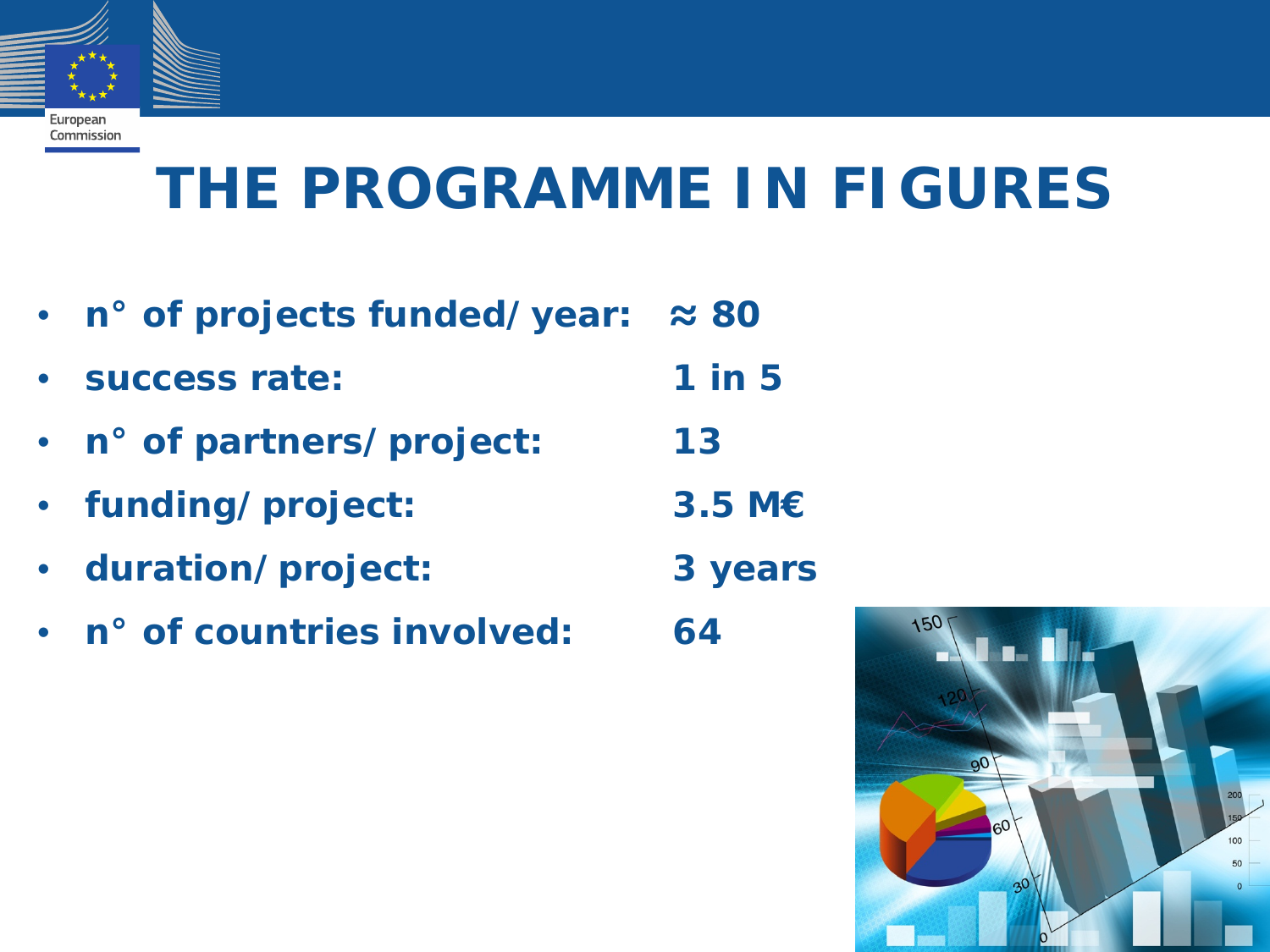

# **POLICY DRIVEN**

- **transport efficiency**
- **industrial competitiveness**
- **climate change mitigation**
- **air quality**

• **…**

- **de-carbonisation**
- **energy efficiency**
- **de-congestioning**
- **safety and security**

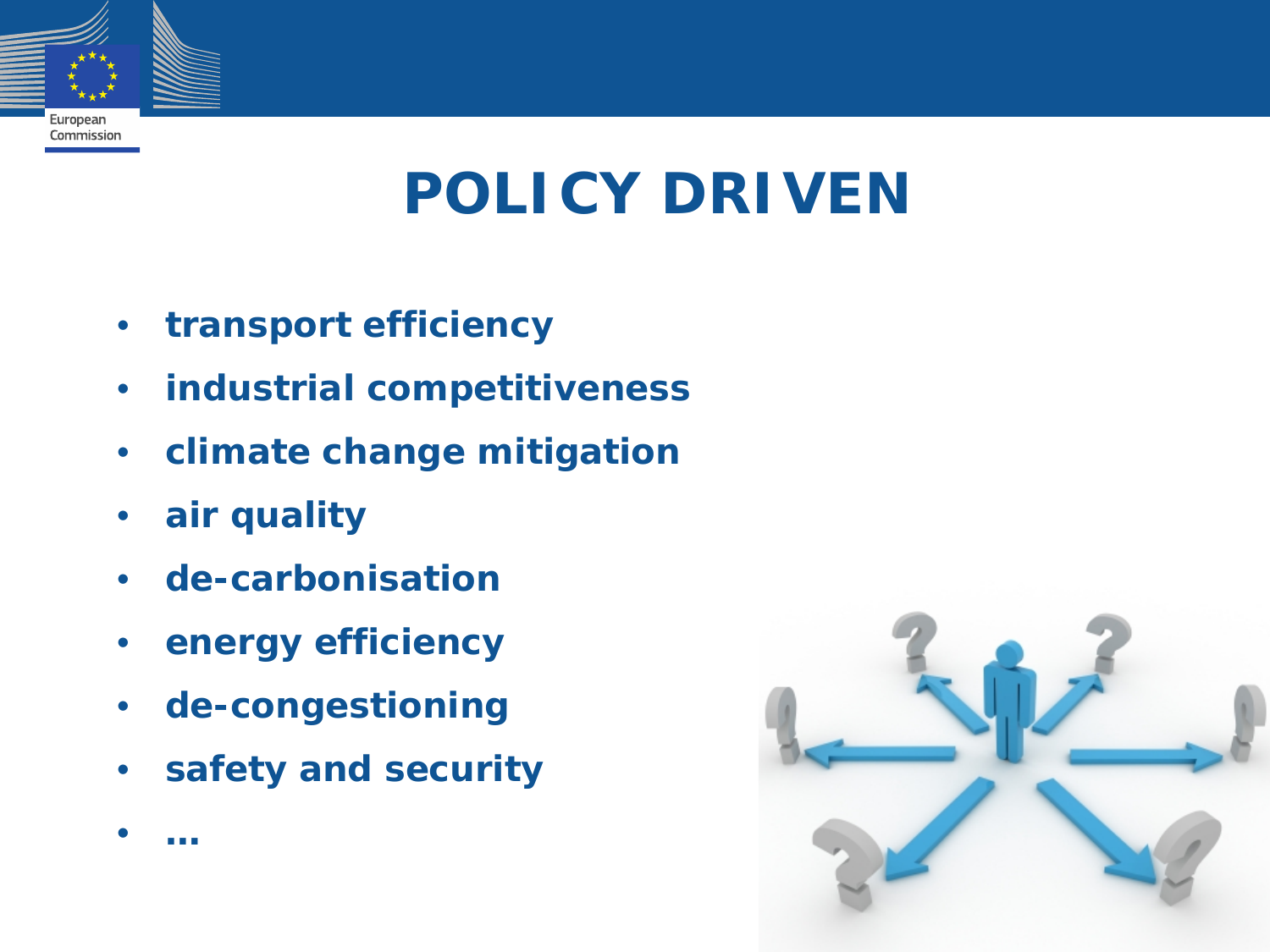

#### Commission

**…**

# **PART OF A BROADER FRAMEWORK**

#### **COMPLEMENTARITIES WITH**

- **ICT applications**
- **satellite navigation**
- **energy/alternative fuels**
- **environment/climate**
- **marine/maritime**
- **materials & production technologies**
- **socio-economic research**

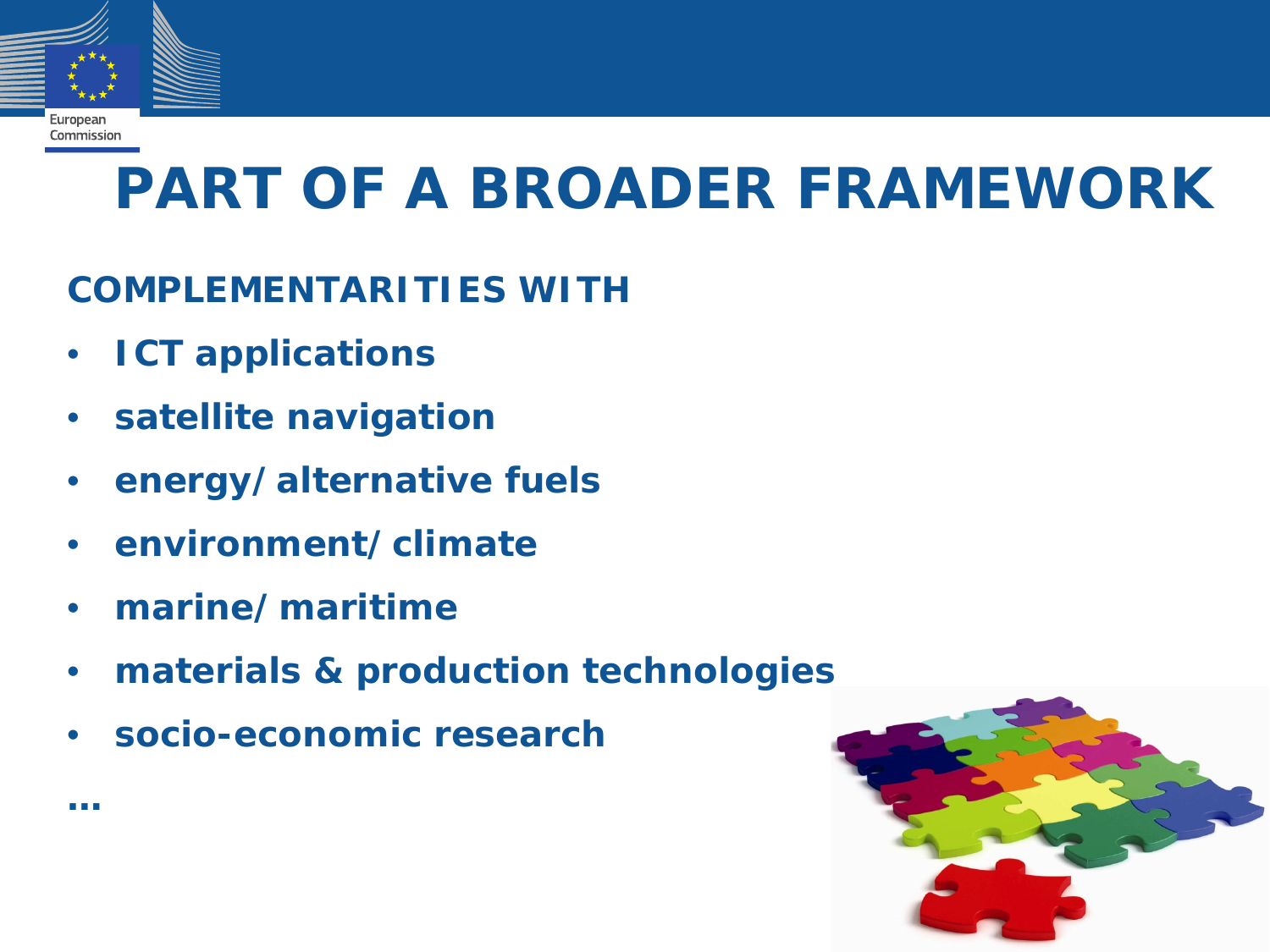

### **MULTI-ANNUAL**

**Budget and content defined every 7 years through EU legislation (Council of Ministers + Parliament)**

**Priorities updated and detailed every year in Work Programmes (European Commission, in consultation with Member States)**

**Calls for proposals launched every year (European Commission)**

 $\frac{122}{910}$  11 12 10 15 16 17 18 19 20  $\frac{12232425}{25}$  26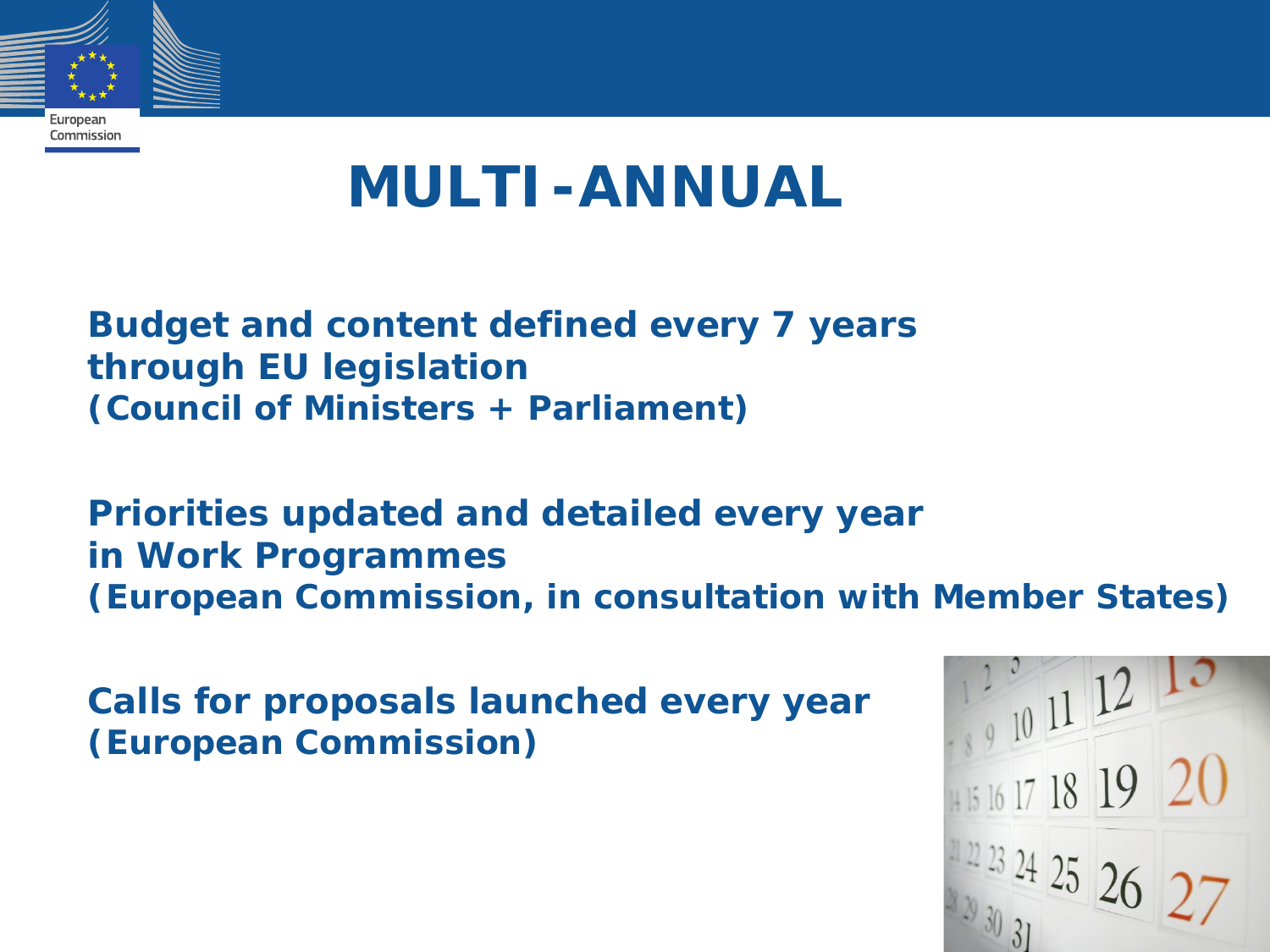# European Commission

### **COMPETITIVE, SELECTIVE**

- **public calls for proposals**
- **proposals selected by independent experts**

### **MULTI-PARTNER**

• **consortia normally mixing Universities, research centres, industry, operators, service providers, local authorities,…**

#### **TRANS-NATIONAL**

• **at least 3 participants from 3 different countries**

#### **CO-FUNDED**

• **normally on a 50/50 basis**

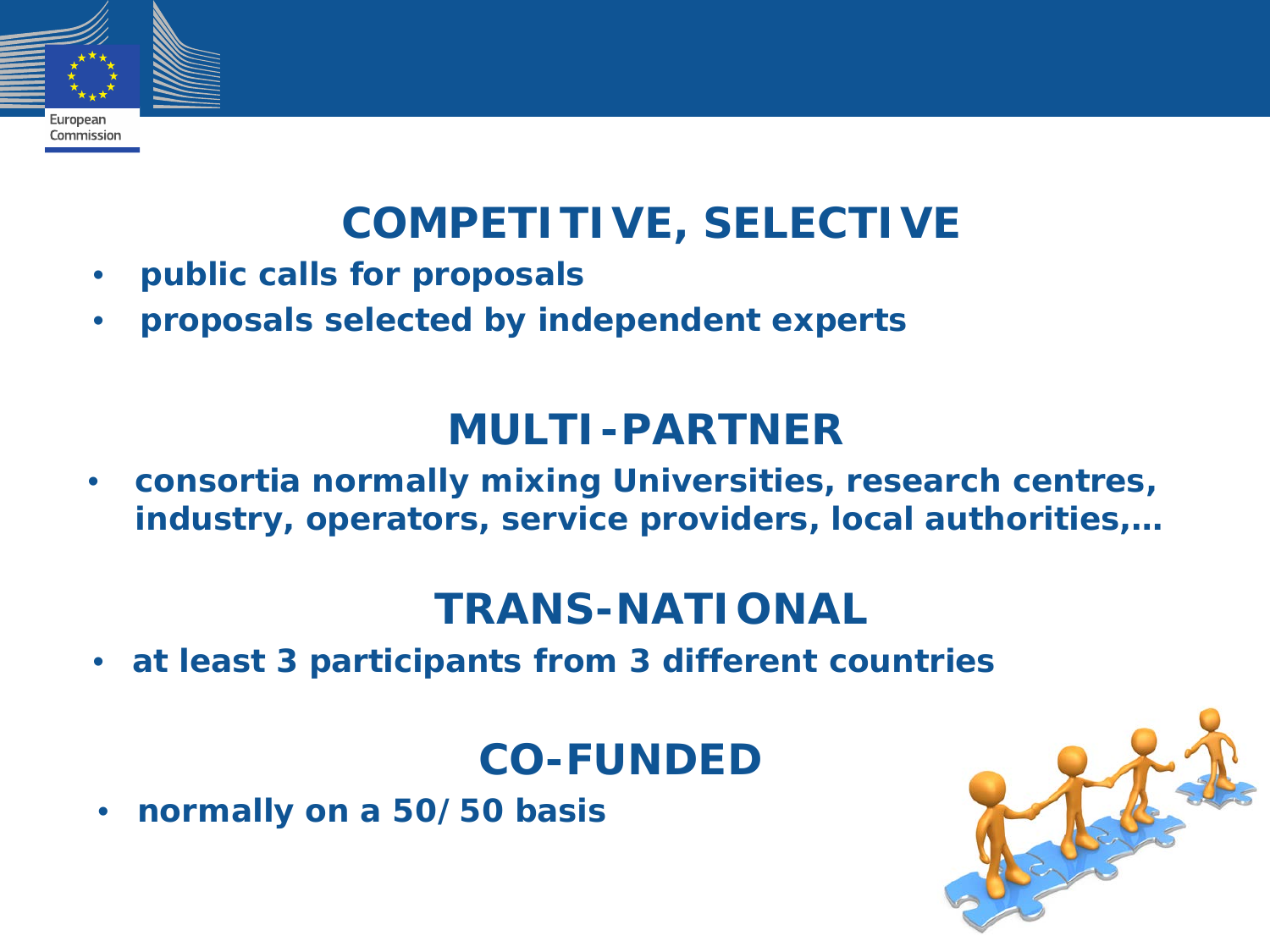

# **APPLICATION ORIENTED**

### **moving R&D results towards deployment through**

- **content definition**
- **type of funding schemes**
- **type of consortia**
- **contractual obligations**

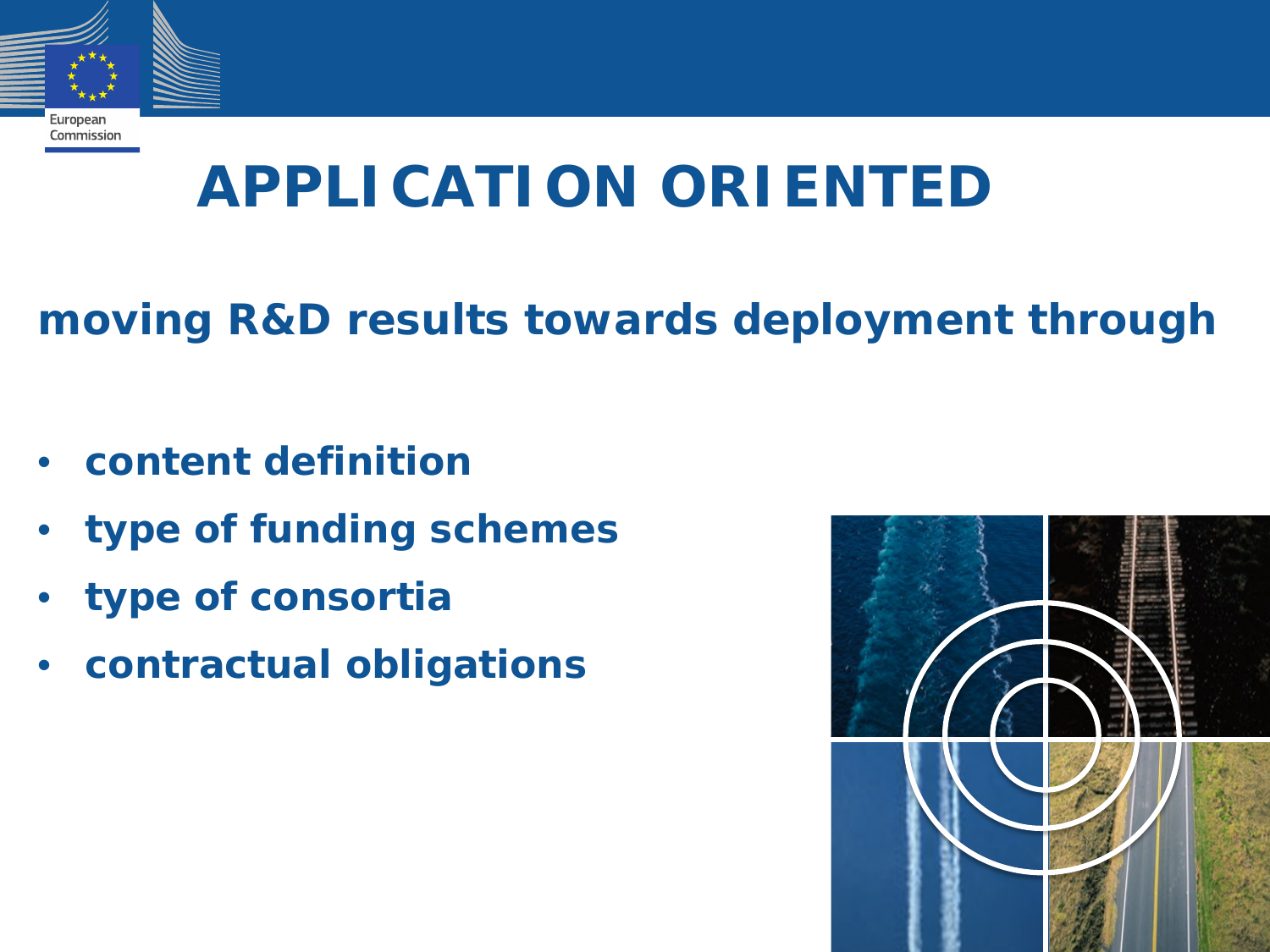

### **OPEN FOR INTERNATIONAL COOPERATION**

- **anyone can participate, from all over the world**
- **participants from lower/middle income countries get funding**
- **participants from higher income countries get funding only on an exceptional basis**

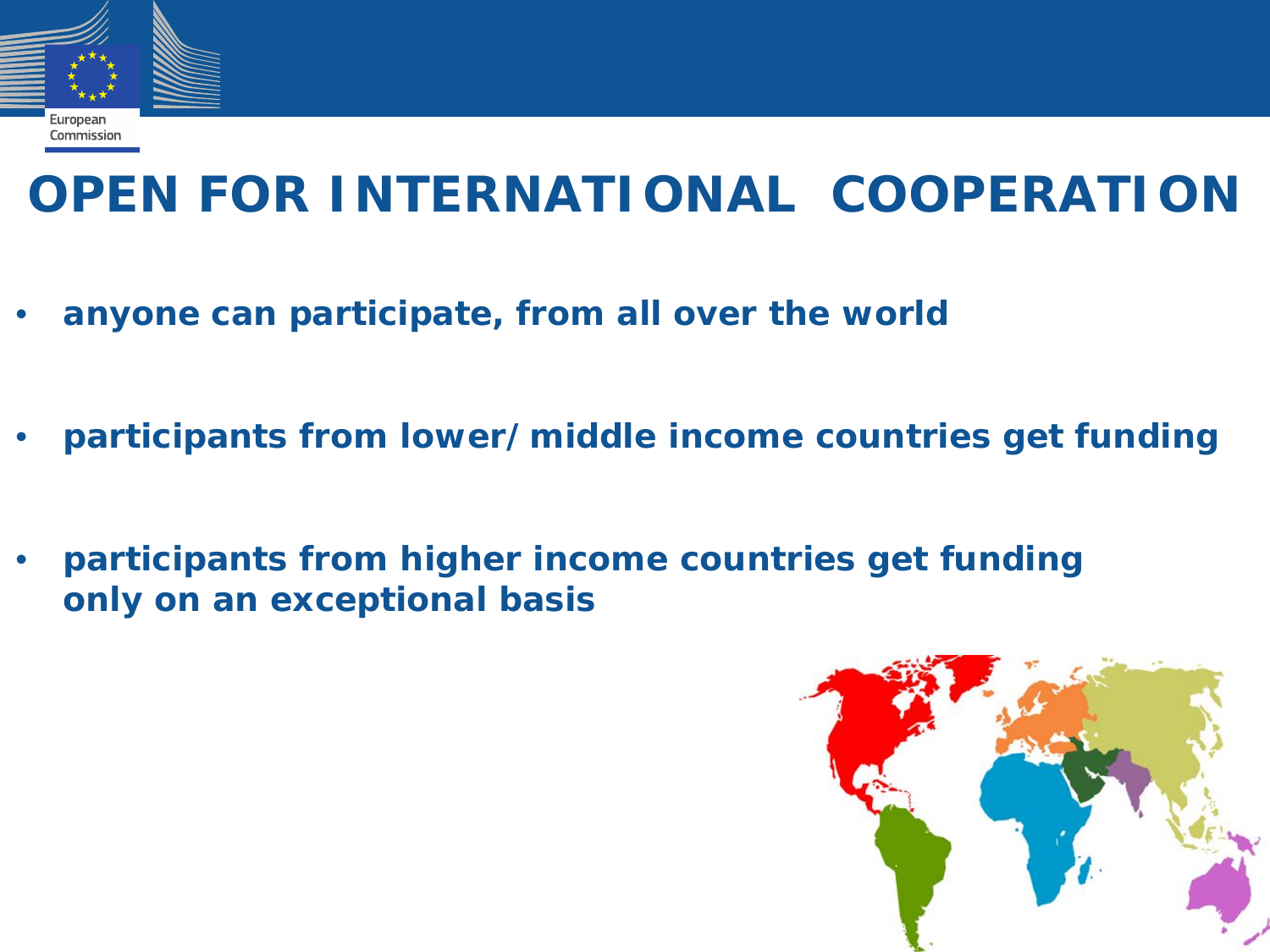

## **PARTICIPATORY GOVERNANCE**

- **Member States involved in**
	- − **deciding legislation**
	- − **monitoring implementation**
- **S&T community and stakeholders involved in**
	- − **setting research agendas**
		- **European Technology Platforms**
	- − **proposing & implementing projects**
	- − **managing parts of the programme**
		- **Public-private partnerships**
	- − **co-funding activities**

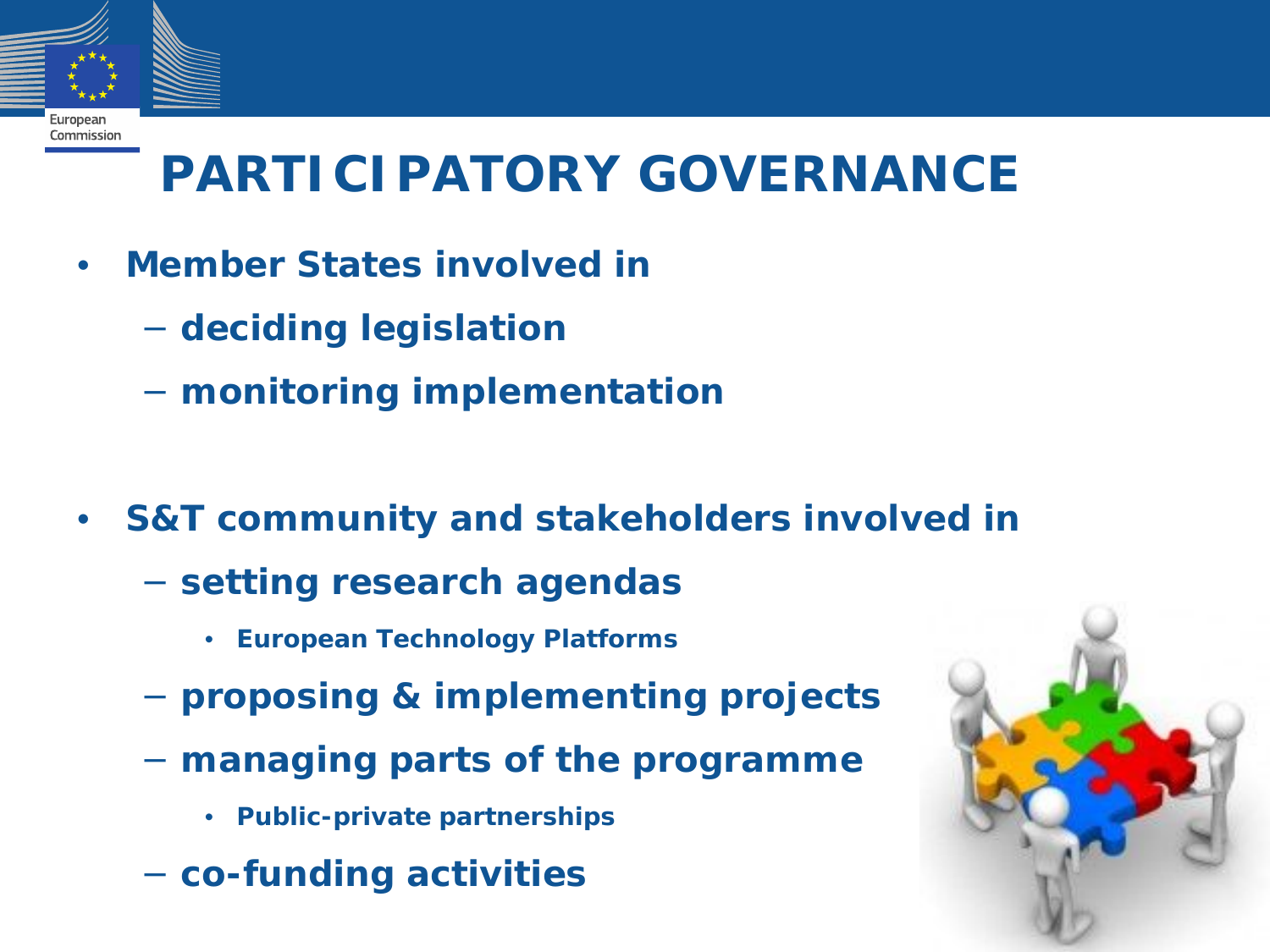

#### **SUMMING UP: 3 FEATURES TO COMPARE INTERNATIONALLY**

- **multi-annual planning and budget**
- **public-private partnerships**
- **international outreach**